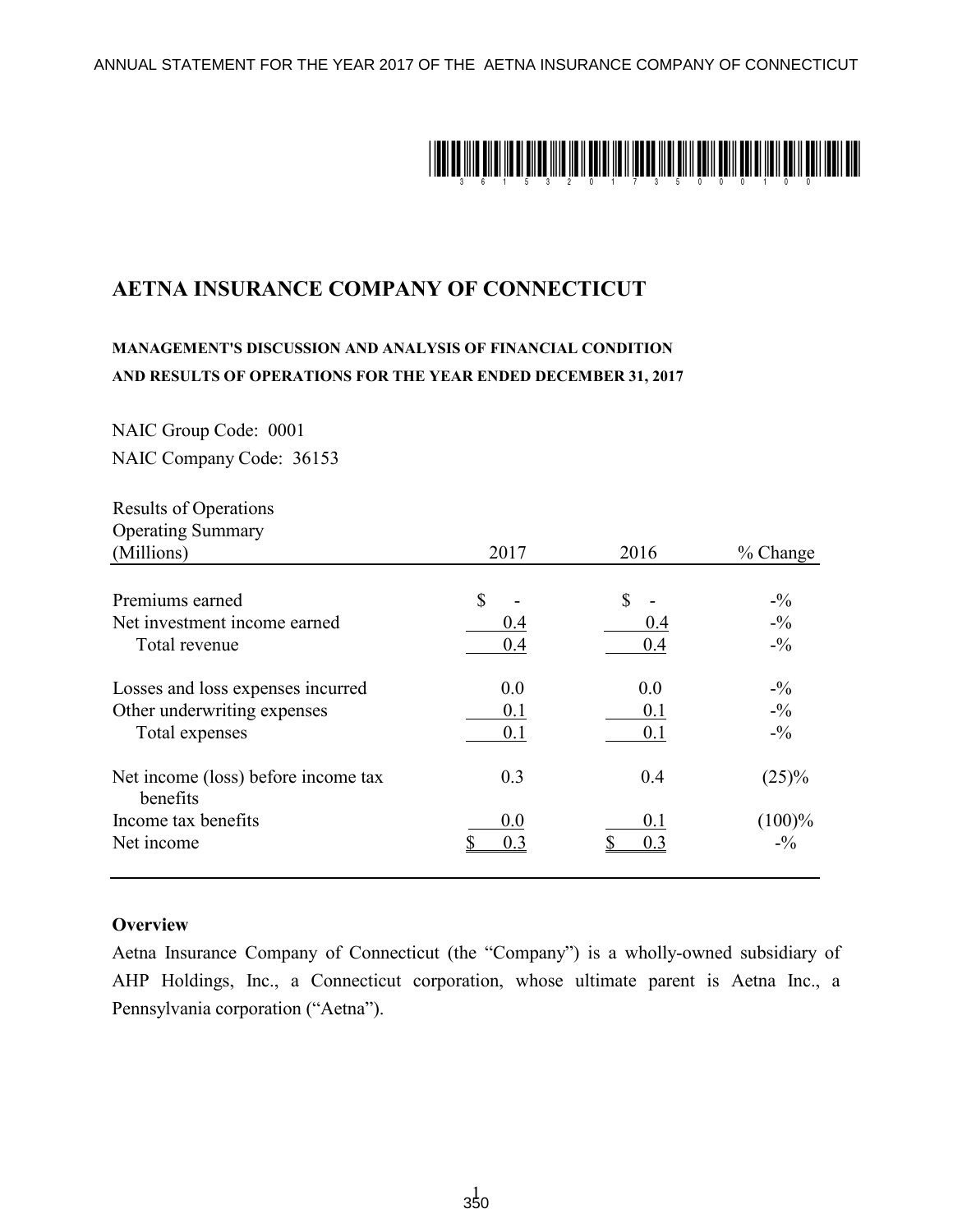The Company had no active business during 2017 or 2016. The Company reports assumed group auto reserve that is in run off.

#### **Revenue**

Total revenue remained flat at \$0.4 million when compared to the same period in 2016. This is primarily due to stable performance in the Company's bonds portfolio.

## **Expenses**

Losses and loss expenses incurred during the year include incurred claims and claim adjustment expenses. Changes in losses and loss expenses incurred are attributable to increases or decreases in business volume, claim frequency and severity, and estimates of the value of claims incurred but not yet paid or reported. Total expenses are comprised of losses and loss expenses incurred and other underwriting expenses. The Company had negligible losses and loss expenses incurred in 2017 and 2016. Other underwriting expenses were \$0.1 million in 2017, compared with \$0.1 million in 2016, driven by the continued run-off of the Company's pet insurance business.

Loss and loss expense reserves was \$0.2 million at both December 31, 2017 and 2016. Reserves are regularly monitored and adjusted when appropriate using a variety of actuarial and statistical techniques as more current information becomes available.

#### **Investments**

| (Millions)                                                                                            | 2017                  | 2016                  |
|-------------------------------------------------------------------------------------------------------|-----------------------|-----------------------|
| <b>Invested Assets:</b><br><b>Bonds</b><br>Cash, cash equivalents and short-term investments<br>Total | \$13.7<br>2.5<br>16.2 | \$13.8<br>2.0<br>15.8 |
|                                                                                                       |                       |                       |

The Company's investment strategies and portfolios are intended to match the duration of the related liabilities and provide sufficient cash flows to meet the Company's obligations while maintaining a competitive after-tax rate of return.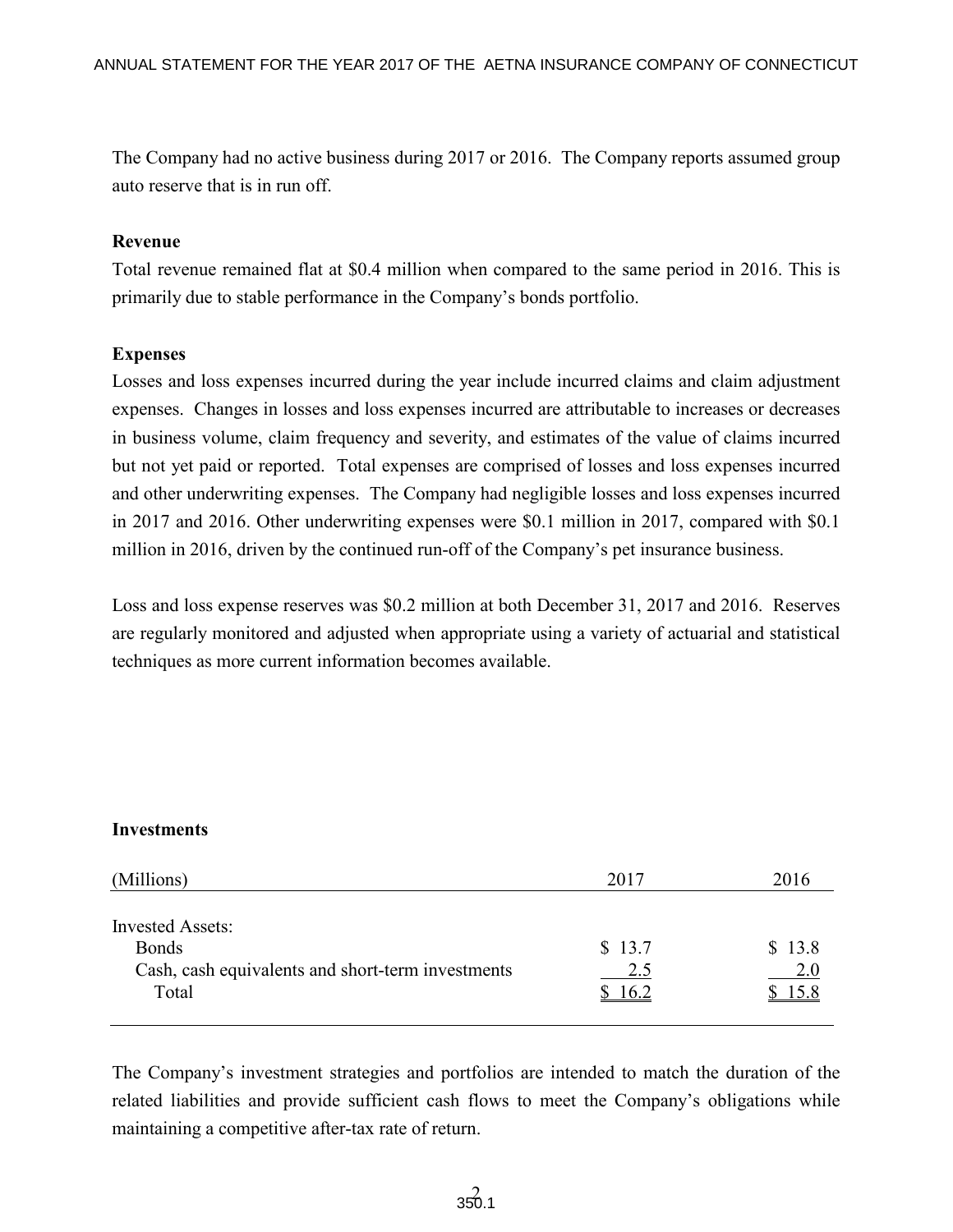## *Bond Investments*

As of December 31, 2017 and 2016 the Company's investments in bonds were \$13.7 million and \$13.8 million (85% and 87% of total invested assets), respectively.

The Company regularly evaluates the appropriateness of its investments relative to its management-approved investment guidelines (and operates within those guidelines) and the business objective of the portfolios. The Company manages interest rate risk by seeking to maintain a tight match between the durations of the Company's assets and liabilities when appropriate, while credit risk is managed by seeking to maintain high average credit quality ratings and diversified sector exposure within the bond portfolio. The bonds in the Company's portfolio are generally rated by external rating agencies and, if not externally rated, are rated by the Company on a basis believed to be similar to that used by the rating agencies. At both December 31, 2017 and 2016, the average quality rating of the Company's bond portfolio was  $AA+$ 

The Company conducts regular reviews of its bond investments to assess whether a decline in fair value below carrying value is other-than-temporary-impairment ("OTTI"). Declines deemed to be OTTI are recognized as realized capital losses.

The fixed income investments included in the Company's bond portfolio are carried at amortized cost. At both December 31, 2017 and 2016, the fair value of these investments was \$0.5 million and \$0.6 million, respectively, higher than the statutory carrying value.

| (Millions)                                        | 2017                   | 2016       |
|---------------------------------------------------|------------------------|------------|
| Assets                                            | 16.3<br>$\mathbb{S}^-$ | 16.1<br>\$ |
| Liabilities                                       | 0.4                    | 0.5        |
| Policyholder Surplus                              | 15.9                   | 15.6       |
| Cash, Cash Equivalents and Short-Term Investments | 2.5                    | 2.0        |

## **Liquidity and Capital Resources**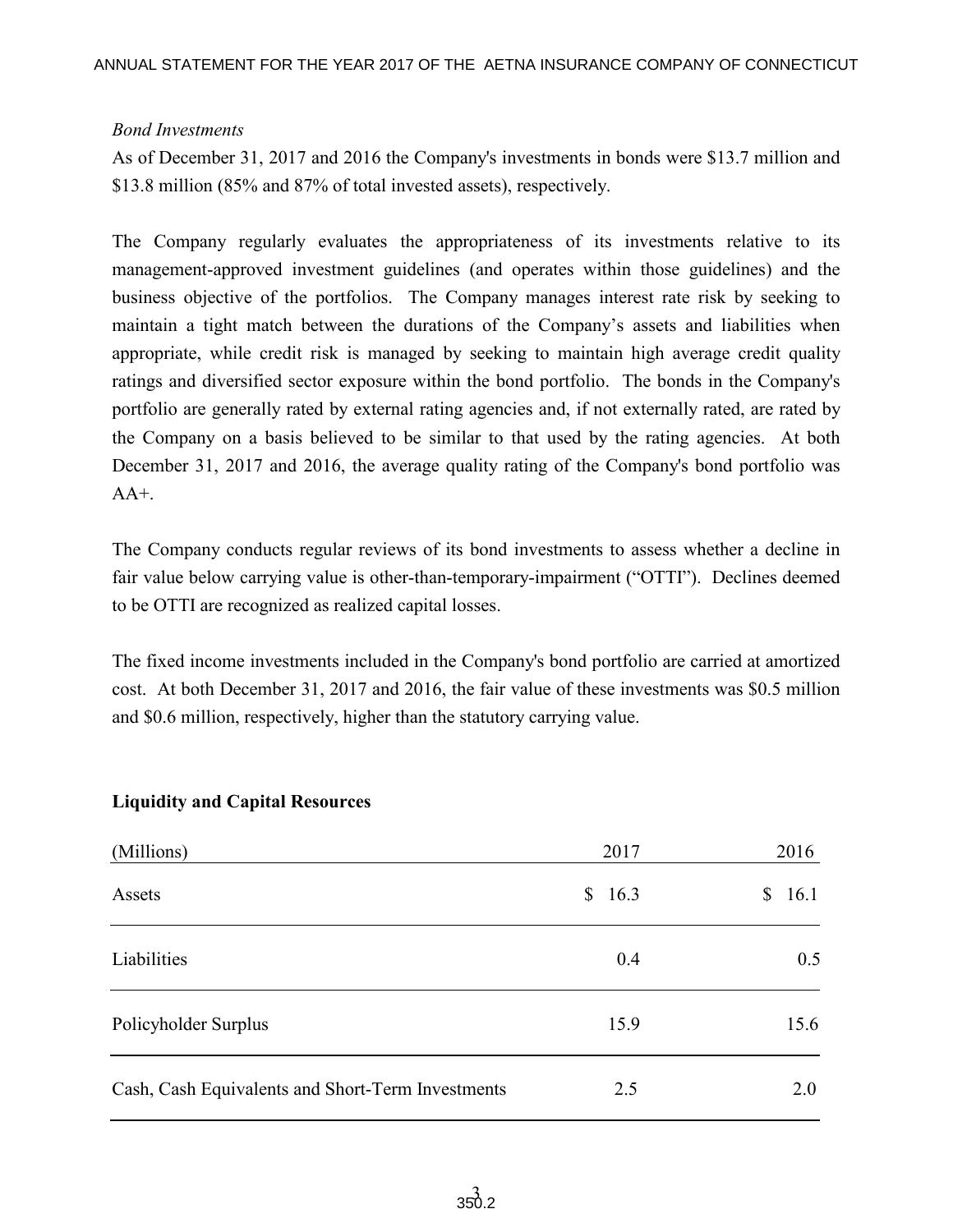The Company meets its operating requirements by maintaining liquidity in its investment portfolio, using overall cash flows from premiums and income received on investments. The Company monitors the duration of its highly marketable bond portfolio, and executes purchases and sales of these investments with the objective of having adequate funds available to satisfy its maturing liabilities. Overall cash flows are used primarily for claim payments and operating expenses.

Mortgage pass-throughs of \$0.2 million and \$0.3 million included in the bond portfolio at December 31, 2017 and 2016, respectively, are collateralized by mortgage obligations on which the timely payment of principal and interest is primarily backed by specified government agencies. Such mortgage-backed securities, treasuries and public bonds in the portfolio are highly marketable and thus can be used to enhance cash flow before maturity.

#### *Dividends*

The maximum amount of dividends which can be paid by State of Connecticut insurance companies to stockholders without prior approval by the State of Connecticut Insurance Department is the lesser of either (i) when combined with all dividends made during the preceding 12 months, the greater of ten percent of surplus at December 31 of the preceding year or the adjusted net income of the preceding year; or (ii) an amount equal to the Company's earned surplus. Dividends are paid as determined by the Company's Board of Directors. The Company did not declare or pay any dividends or returns of capital in 2017 or 2016.

## *Risk-Based Capital and Capital Management*

The Company had an authorized control level risk-based capital of \$0.1 million and had total adjusted capital of \$15.9 million at December 31, 2017, which is above the levels that would require regulatory action. The capital management decisions of the Company are made within established internal capital standards with the goal of maintaining acceptable regulatory capital levels and ratings.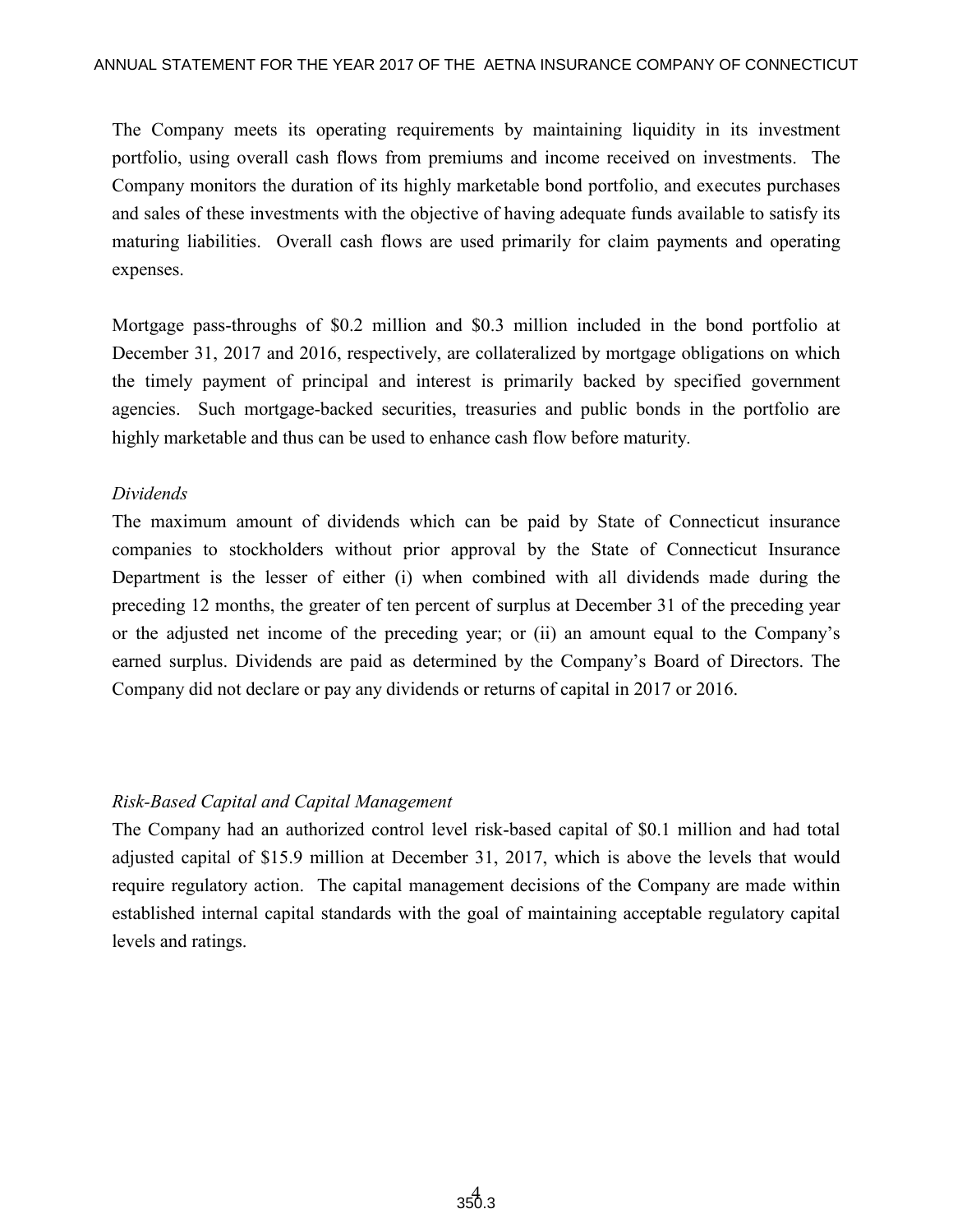#### **Statement of Cash Flow**

| (Millions)                                                              | 2017  | 2016  |
|-------------------------------------------------------------------------|-------|-------|
| Cash, Cash Equivalents and Short-Term<br>Investments, Beginning of Year | \$2.0 | \$1.5 |
| Net Cash Provided by<br><b>Operating Activities</b>                     | 0.4   | 0.4   |
| Cash Provided by Investment<br>Proceeds                                 | 0.1   | 0.1   |
| Cash Applied for Acquiring<br>Investments                               |       |       |
| Cash Applied for Financing<br>and Miscellaneous Sources                 |       |       |
| Cash, Cash Equivalents and Short-Term<br>Investments, End of Year       |       |       |

The Company's cash requirements for 2017 and 2016 were met by funds provided from operations and funds provided from the maturity and sale of investments as detailed in the Statement of Cash Flow in the Annual Statement on Page 5.

#### **Regulatory Environment**

#### *General*

The Company's operations are subject to comprehensive regulation throughout the states in which it does business. The laws of these states establish supervisory agencies, including state insurance departments, with broad authority to grant licenses to transact business and regulate many aspects of the products and services offered by the Company, as well as its solvency and reserve adequacy. Many agencies also regulate the Company's investment activities on the basis of quality, diversification, and other quantitative criteria. The Company's operations and accounts are subject to examination at regular intervals by certain of these regulators.

#### **Events Subsequent**

There were no known events subsequent to the close of the books or accounts of this statement that would have a material effect on the financial condition of the Company

 $350.4$